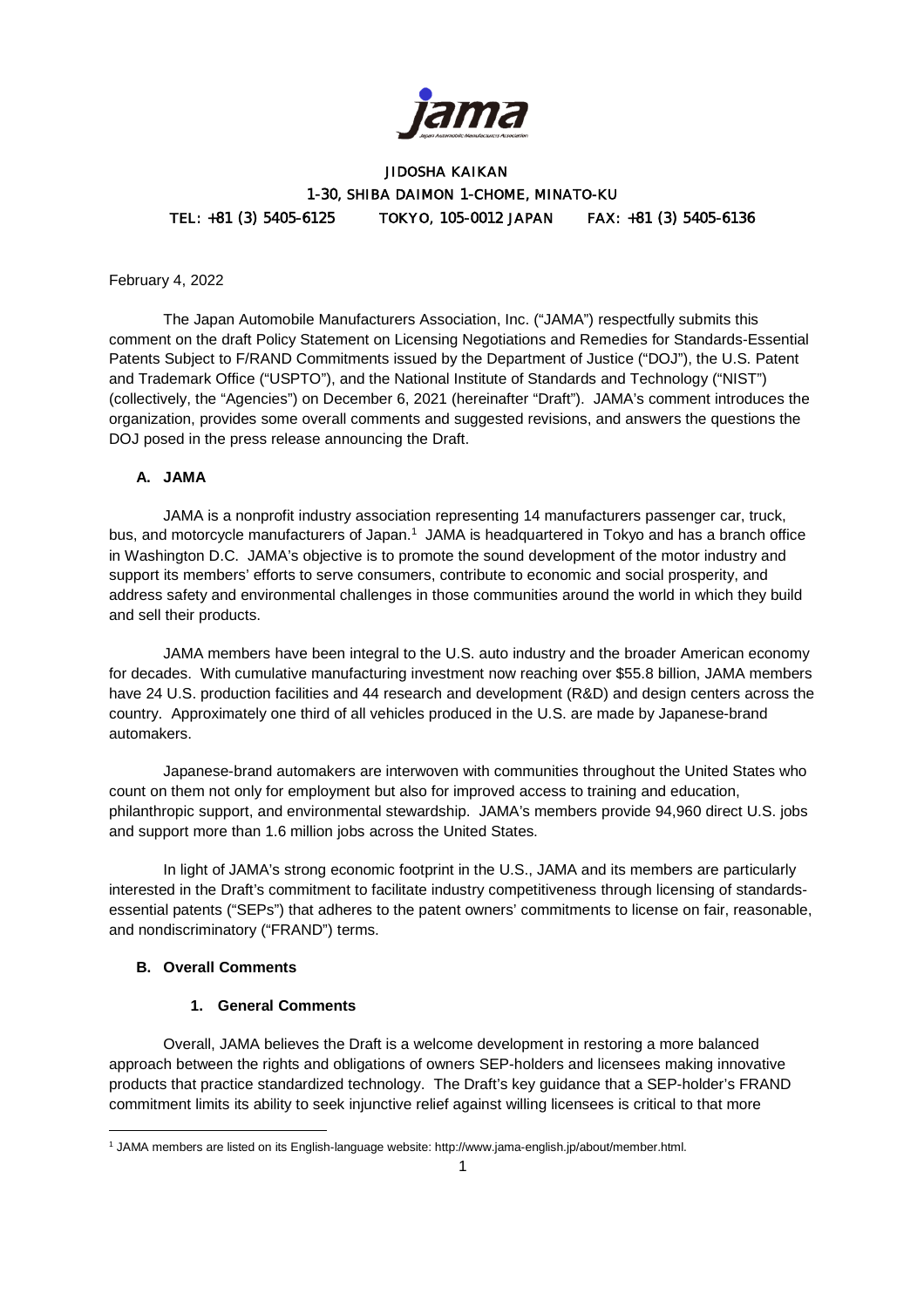balanced approach. This limitation is because "consistent with judicially articulated considerations, monetary remedies will usually be adequate to fully compensate a SEP holder for infringement." Draft p. 8. The Draft's more balanced approach also aligns with President Biden's July 9, 2021 Executive Order on Promoting Competition in the American Economy because restricting injunctive relief "avoid[s] the potential for anticompetitive extension of market power beyond the scope of granted patents." Executive Order § 5(d).

The Draft's approach to injunctive relief is also rooted in applicable legal precedent. *See, e.g*., Apple Inc. v. Motorola, Inc., 757 F.3d 1286, 1332 (Fed. Cir. 2014)<sup>2</sup> (denying an injunction because the SEP-holder's FRAND commitments "strongly suggest that money damages are adequate to fully compensate [the SEP-holder] for any infringement."). Unfortunately, the 2019 Policy Statement on Remedies for Standards-Essential Patents Subject to Voluntary F/RAND Commitments jointly promulgated by the Agencies ("2019 Policy Statement") flouted that precedent by embracing all remedies for SEP infringement actions, including injunctions. The 2019 Policy Statement stemmed from an apparent belief that there is no "a unique set of legal rules" for FRAND-encumbered patents. 2019 Policy Statement p. 4. The Draft implicitly acknowledges that the 2019 Policy Statement was misguided by noting that monetary damages are normally sufficient to compensate for infringement and that the factors for deciding injunctions pursuant to *eBay Inc. v. MercExchange, L.L.C*., 547 U.S. 388 (2006) "generally militate against an injunction." Draft pp. 8, 9. The Draft thus reestablishes the more balanced approach originally articulated in the 2013 Policy Statement on Remedies for Standards-Essential Patents Subject to Voluntary F/RAND Commitments jointly issued by the DOJ and USPTO ("2013 Policy Statement") that the previous administration withdrew and replaced with the 2019 Policy Statement.

#### **2. Suggested Revisions**

Again, JAMA believes the Draft is a noteworthy effort to restore a more careful balance between SEP-holders and potential licenses. The Draft could be further improved by more fully addressing competitive concerns that arise with the standard-setting process is abused. Below are some suggestions to that effect.

### **a. The Draft should explicitly apply to ITC exclusion orders.**

The 2013 Policy Statement applied to exclusion orders issued by the International Trade Commission ("ITC") on FRAND-encumbered SEPs in addition to injunctions granted by federal courts. The Draft should do the same. Although the Draft states that relevant considerations for determining remedies are enumerated in 19 U.S.C. § 1337 (among other sources) and further states that § 1337 requires consideration of the public health and welfare of consumers for ITC exclusion orders, the Draft is otherwise silent on its application to ITC exclusion orders. Draft p. 7 n.15. The ITC is not required to apply the *eBay* standard district courts use in deciding requests for injunctions, *see Spansion, Inc. v. ITC*, 629 F.3d 1331, 1358-60 (Fed. Cir. 2010), but many of the potential harms associated with injunctions noted in the Draft apply with equal respect to ITC exclusion orders.

As with injunctions, SEP-holders' threats of exclusion orders provide "undue leverage" that can lead to "[o]pportunistic conduct . . . to obtain . . . higher compensation for SEPs than they would have been able to negotiate prior to standardization." Draft pp. 2, 4. SEP-holders thereby can reassert market power obtained from standardization, *id.* p. 4, even though the FRAND commitment is designed to retain the benefits of *ex ante* competition between technologies during the standard-setting process and to restore balance to the respective rights and obligations of SEP holders and downstream innovators. Such actions by SEP-holders "can deter investment in and delay introduction of standardized products, raise prices, and ultimately harm consumers and small businesses," regardless of whether the remedy is

<sup>2</sup> Overruled on other grounds by *Williamson v. Citrix Online, LLC*, 792 F.3d 1339 (Fed. Cir. 2015).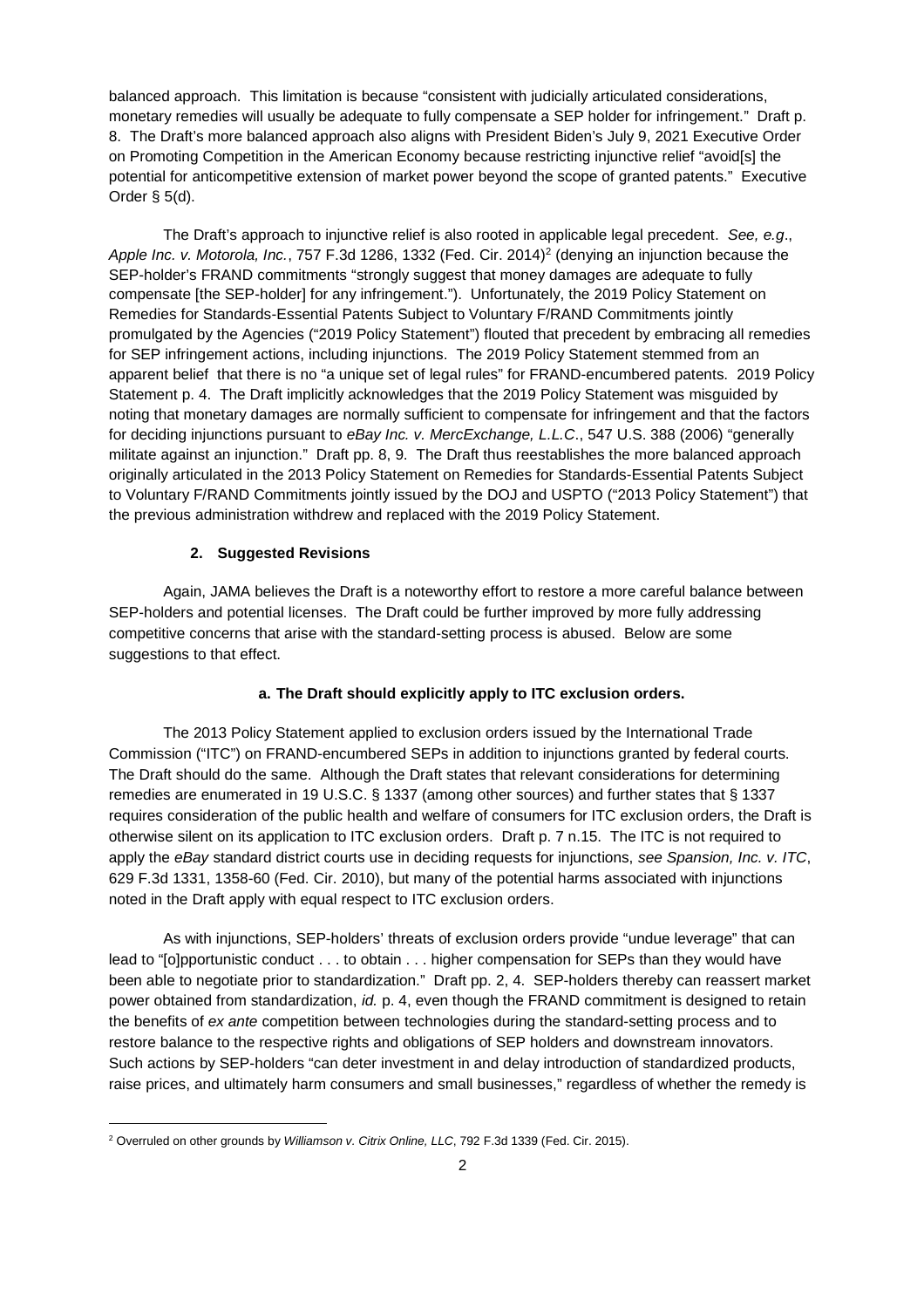an injunction or an ITC exclusion order. *Id*. p. 4. These concerns are appropriately considered as part of the public interest analysis in considering exclusion orders issued by the ITC under 19 U.S.C. § 1337. We encourage the Agencies to revise the Draft to explicitly cover ITC exclusion orders.

# **b. Whether the SEP-holder can receive appropriate monetary compensation in accordance with governing law is the key consideration for granting an injunction, not the negotiating conduct of the parties.**

The Draft correctly observes that "[a]s a general matter . . . , monetary remedies will usually be adequate to fully compensate a SEP holder for infringement." Draft p. 8. This is the most important consideration in determining whether an injunction on a FRAND-encumbered SEP should be granted. Again, as the Federal Circuit has noted, a SEP-holder's FRAND commitment "strongly suggest[s] that money damages are adequate to fully compensate [the SEP-holder] for any infringement." *Apple*, 757 F.3d at 1332.

Notwithstanding that helpful observation, the Draft contains other statements that could be misinterpreted to suggest the conduct of the parties during licensing negotiations – and especially whether a licensee is acting in "good faith" – should be central to an injunction analysis. For example, the Draft states that "[w]here a potential licensee is willing to license and is able to compensate a SEP holder for past infringement and future use of SEPs subject to a voluntary F/RAND commitment, seeking injunctive relief in lieu of good-faith negotiation is inconsistent with the goals of the F/RAND commitment." Draft p. 4. Under applicable precedent, "[a]n injunction may be justified where an implementer is unwilling or unable to enter into a F/RAND license." *Id.* p. 9; *see also Apple*, 757 F.3d at 1332 (While an injunction "may be justified where an infringer unilaterally refuses a FRAND royalty. . . . "this does not mean that an alleged infringer's refusal to accept any license offer necessarily justifies issuing an injunction."). But the conduct of the licensee during negotiations is not as pertinent as whether money damages constitute adequate compensation. We recommend that the Agencies revise the Draft to make this clear.

# **c. The Draft should make clear that SEP-holders may not seek injunctions against end product manufacturers if a component manufacturer in the supply chain is willing to take a license on FRAND terms.**

The Draft correctly observes that "[b]y contributing technologies during standards-setting activities at an SDO and voluntarily making a F/RAND licensing commitment under the SDO's policies, *a patent holder indicates that it is willing to license that technology for uses implementing the standard* and that it will not exercise any market power obtained through standardization." Draft p. 4 (emphasis added). The FRAND commitment entails that SEP licenses must be available to all entities, regardless of their role within the product supply chain (though only one level needs be licensed pursuant to patent exhaustion principles). The intellectual property rights policies of SSOs do not permit SEP-holders to unilaterally dictate the level of the supply chain that will be licensed. But despite their FRAND commitments, some SEP-holders refuse to offer licenses to component suppliers, instead targeting only end-product manufacturers in order to capture a larger royalty base. SEP-holders do so even when component suppliers are willing and desire to have an independent court adjudicate a binding license on FRAND terms.

This dynamic is particularly acute for JAMA members due to the general and longstanding role and responsibility in the research, development and manufacturing activities that have been shared among automakers and their component suppliers. These practices exist because an automobile consists of tens of thousands complex components, and its safety and economy are assured by the fact that each level of suppliers is engaged in research and development in the corresponding component area. As a result, suppliers are generally responsible for their components' quality and warranty, including intellectual property. Moreover, component suppliers are more knowledgeable concerning the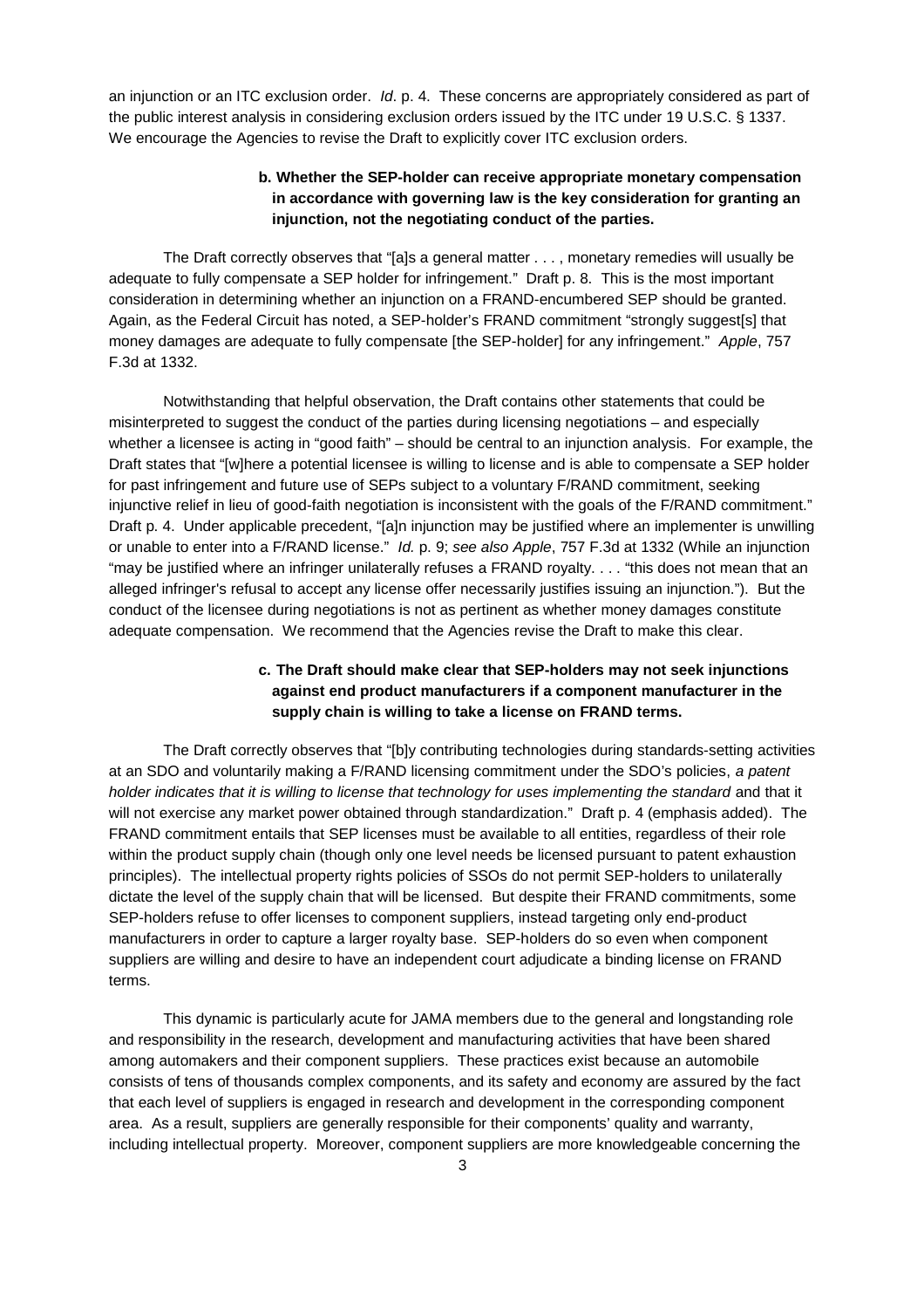applicable standardized technology, which is generally practiced at the component level (not the level of the vehicle).

Notwithstanding the above, many component suppliers are unable to fulfill their responsibility for third party intellectual property of their components due to some SEP-holders' refusal to offer component licenses. This imposes unnecessary costs on the auto supply chains and prevents the free market from otherwise determining at what level licensing would be most efficient. This problem does not just affect companies within the auto industry; ultimately it is to the detriment of auto consumers.

As a result, the Draft should explicitly state that SEP-holders may not seek injunctions against an original equipment manufacturer in connection with components supplied by a party that is willing to enter into a license on FRAND terms, or to have those terms adjudicated in a U.S. court or via voluntary arbitration. Additionally, the Agencies might consider adding language along the lines of "regardless of a potential licensee's position in the supply chain" to the language quoted on p. 4 and referenced above to underscore that SEP-licensors may not refuse licenses on the basis of a potential licensee's position in the supply chain.

#### **C. Responses to DOJ's Specific Questions**

For brevity, we have referred to our prior comments above in this submission in our answers to several of the questions below.

### **1. Should the 2019 Policy Statement on Remedies for Standards-Essential Patents Subject to Voluntary F/RAND Commitments be revised?**

As described in Part B.1, the 2019 Policy Statement defied applicable precedent. As a result, it should be explicitly withdrawn in its entirety and replaced with the final version of the Draft.

# **2. Does the draft revised statement appropriately balance the interests of patent holders and implementers in the voluntary consensus standards process, consistent with the prevailing legal framework for assessing infringement remedies?**

As discussed above in Part B.1, we believe the Draft is a welcome development in restoring a more careful balance between SEP-holders and licensees that the previous administration rejected, particularly in its core message that SEP-holders generally may not seek injunctions on FRAND-encumbered SEPs against willing licensees because monetary damages are usually adequate compensation for infringement. *See* Draft pp. 8-9. Additionally, as discussed above in Part B.2.b, to further align the Draft with the prevailing legal framework for assessing infringement remedies, we recommend that the Draft make clear that the key consideration for an injunction is whether the SEP-holder can receive appropriate monetary compensation in accordance with governing law, not whether a licensee is acting in "good faith."

# **3. Does the draft revised statement address the competition concerns about the potential for extension of market power beyond appropriate patent scope identified in the July 9, 2021 Executive Order on Promoting Competition in the American Economy?**

Again, we believe the Draft's guidance that a SEP-holder's FRAND commitment restrains its ability to seek injunctive relief against willing licensees addresses the competition concerns about the potential extension of market power beyond the appropriate patent scope identified in the July 9, 2021 Executive Order on Promoting Competition in the American Economy. To further address this concern, the Draft should (1) explicitly apply to ITC exclusion orders (see above Part B.2.a) and (2) make clear that SEP-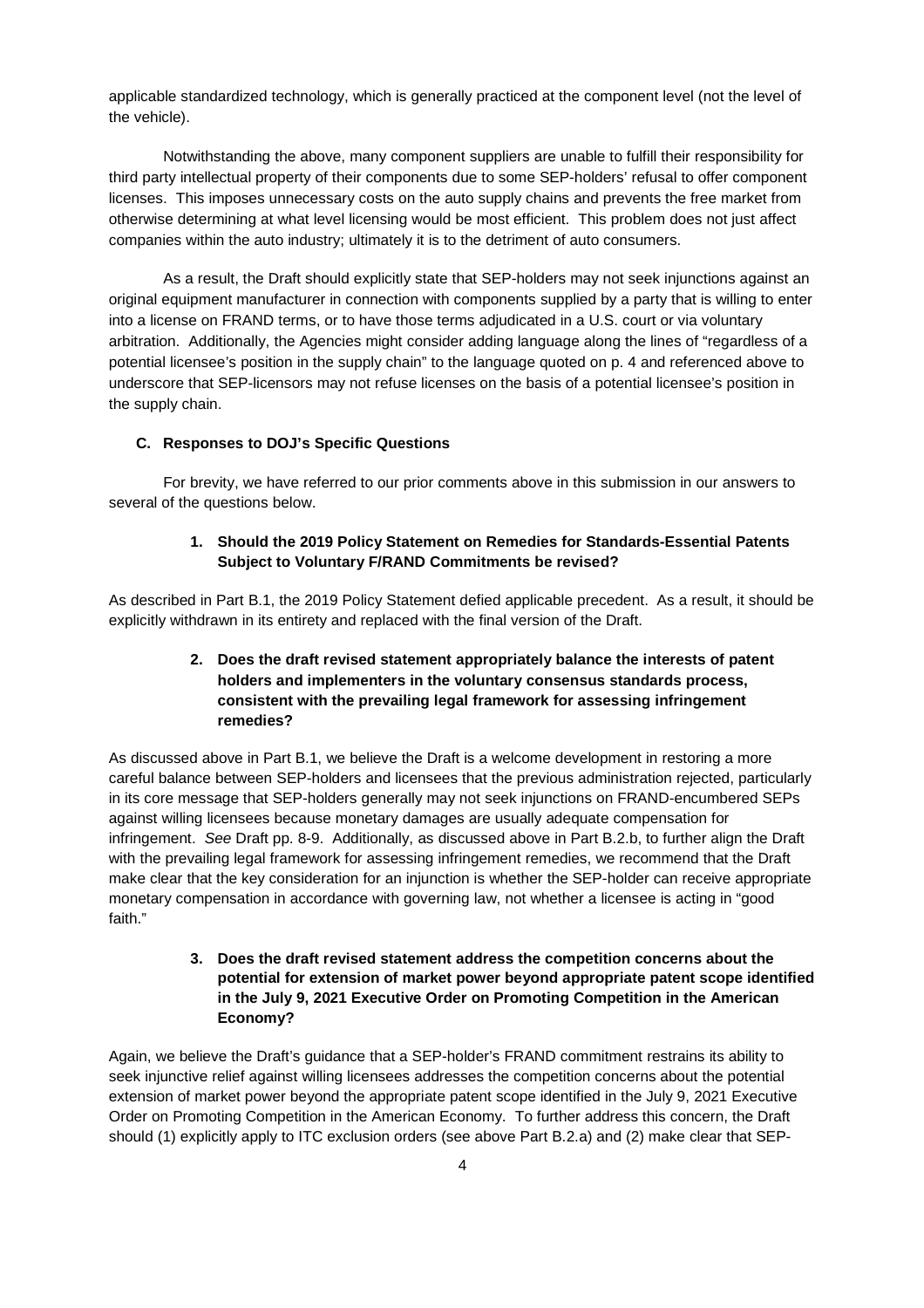holders may not seek injunctions against end product manufacturers if a component manufacturer in the supply chain is willing to take a license on FRAND terms (see above Part B.2.c).

### **4. In your experience, has the possibility of injunctive relief been a significant factor in negotiations over SEPs subject to a voluntary F/RAND commitment? If so, how often have you experienced this?**

For JAMA members, the possibility of injunctive relief is a key factor in negotiations over FRANDencumbered SEPs, including threats to sue for injunctions. JAMA's antitrust compliance rules prevent it from further discussion of details of negotiations between member companies and SEP-holders.

## **5. Are other challenges typically present in negotiating a SEP license? If so, what information should be provided or exchanged as a practical matter to make negotiation more efficient and transparent?**

Another challenge in negotiating an SEP license is the power imbalance between SEP-holders and potential licensees when it comes to access to information. Specifically, the SEP-holder possesses all the necessary information a potential licensee needs to assess the SEP-holder's infringement, essentiality, and validity contentions and analyze whether the offer adheres to the SEP-holder's FRAND obligation. SEP-holders often refuse to share this information, citing non-disclosure agreements. Although parties may voluntarily agree to limit confidentiality through an NDA, any such NDAs may not be truly voluntarily because of the power imbalance vis-à-vis information discussed above. Instead of demanding that potential licensees enter into restrictive NDAs, SEP-holders should be open and transparent about what patents are being licensed, their basis for representing the patents are valid SEPs, the royalty rates sought, how the royalty rates are calculated, whether other licensees have entered into licenses for the same portfolio, and, if applicable, the royalty rates for those licenses in the same portfolio.

> **6. Are small business owners and small inventors impacted by perceived licensing inefficiencies involving SEPs? If so, how can licensing be made more efficient and transparent for small businesses and small inventors that either own, or seek to license, SEPs?**

No opinion beyond the answer to Question 5.

**7. Will the licensing considerations set forth in the draft revised Statement promote a useful framework for good-faith F/RAND licensing negotiations? In what ways could the framework be improved? How can any framework for good-faith negotiations, and this framework in particular, better support the intellectual property rights policies of standards-setting organizations?**

As discussed above in Part B.2.b, we believe the framework could be improved by making clear that the key consideration for an injunction is whether the SEP-holder can receive appropriate monetary compensation in accordance with governing law, not whether a potential licensee is acting in "good faith." This approach is also consistent with a SEP-holder's FRAND commitment pursuant to SSO policies, which implicitly acknowledges that monetary damages, not injunctive relief, is the appropriate remedy for infringement in certain circumstances. *See* 2013 Policy Statement p. 5 n.11.

### **8. What other impacts, if any, would the draft revised statement have on standardssetting organizations and contributors to the standards development process?**

The Draft would clearly signal to SDOs that the current administration is committed to (1) undoing the harm caused by the prior administration's "New Madison" policy approach and (2) preserving access to FRAND licenses without the inappropriate threat of injunctions.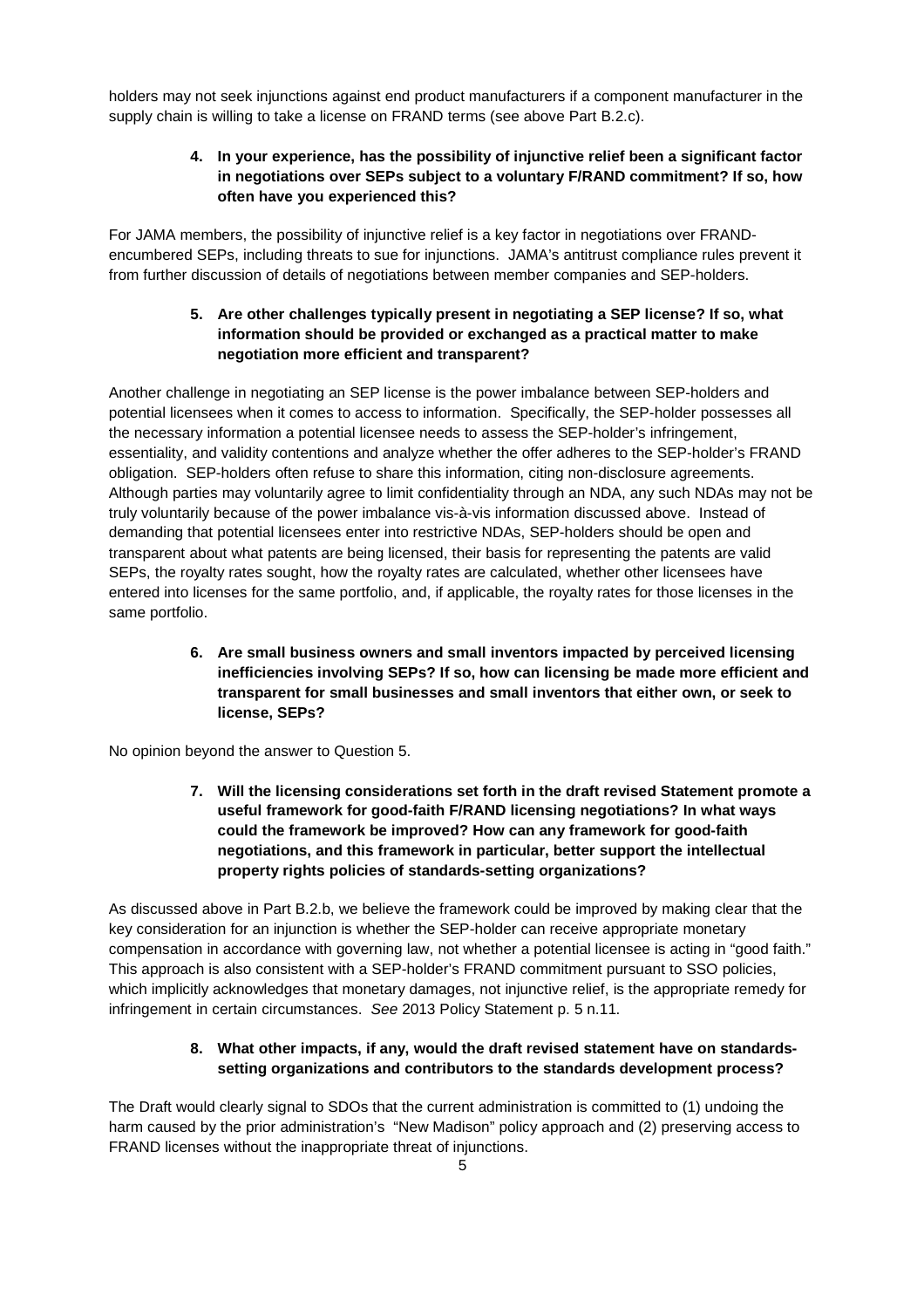**9. The draft revised statement discusses fact patterns intended to indicate when a potential licensee is willing or unwilling to take a F/RAND license. Are there other examples of willingness or unwillingness that should be included in the statement?**

With respect to willingness on the part of potential licensees, we appreciate that the Draft recognizes licensees may "request[] that the SEP holder provide more specific information reasonably needed to evaluate the offer." Draft. p. 6 The Draft should make clear that this includes claim charts.

With respect to the SEP-licensor's willingness to make an offer on FRAND terms and otherwise act in good faith, additional illustrative examples of actions that are at odds with good faith are: seeking an injunction prior to initiating negotiations or offering a license;<sup>3</sup> seeking an injunction to pressure a licensee "to accept more onerous licensing terms than the patent holder would be entitled to receive consistent with the F/RAND commitment;"<sup>4</sup> relatedly, seeking an injunction to improperly capture the value added due to standardization, as opposed to the underlying value of the technology outside of standardization;<sup>5</sup> and immediately seeking an injunction after an offer has expired, which suggests that the offer was a mere pretext.<sup>6</sup>

### **10. Have prior executive branch policy statements on SEPs been used by courts, other authorities, or in licensing negotiations? If so, what effect has the use of those statements had on the licensing process, outcomes, or resolutions?**

Before the prior administration withdrew the 2013 Policy Statement, courts and other authorities relied upon it in denying requests for injunctions on FRAND-encumbered SEPs:

- *Apple Inc. v. Motorola, Inc***., 757 F.3d 1286 (Fed. Cir. 2014)**: The district court granted summary judgment that neither side was entitled to any damages or an injunction (among other rulings), including on one SEP. On appeal, although the Federal Circuit rejected the argument that injunctions on FRAND-encumbered SEPs are *per se* unavailable, it affirmed the district court in denying Motorola's request for an injunction against Apple because the FRAND commitment "strongly suggest[s] that money damages are adequate to fully compensate Motorola for any infringement." *Id.* at 1332. The court cited the 2013 Policy Statement in distinguishing between when an injunction may be justified, noting that "[a] patentee subject to FRAND commitments may have difficulty establishing irreparable harm," but "an injunction may be justified where an infringer unilaterally refuses a FRAND royalty or unreasonably delays negotiations to the same effect." *Id.* at 1332.
- *Realtek Semiconductor Corp. v. LSI Corp***., 946 F. Supp. 2d 998 (N.D. Cal. 2013)**: Realtek sued SEP-holder LSI for breach of contract, alleging that LSI violated its FRAND obligations on two IEEE 802.11 wireless SEPs when LSI sought an exclusion order against the importation of Realtek's WIFI chips before the ITC. The district court held that LSI's seeking injunctive relief at the ITC prior to proposing a FRAND license to Realtek was "inherently inconsistent" with its FRAND obligations. *Id.* at 1006. The court granted Realtek's motions for (1) partial summary judgment on its breach of contract claim, and (2) a preliminary injunction barring LSI from enforcing any ITC exclusion order that it might obtain against Realtek with respect to the two SEPs. The court cited the 2013 Policy Statement in explaining how "Realtek is harmed as a result of the breach because the pending threat of an exclusion order gives defendants inherent

<sup>3</sup> *Realtek Semiconductor Corp. v. LSI Corp.*, 946 F. Supp. 2d 998, 1007–1008 (N.D. Cal. 2013).

<sup>4</sup> *Id*. at 1007.

<sup>5</sup> *See, e.g.*, *Microsoft Corp. v. Motorola, Inc*., 795 F.3d 1024, 1045 (9th Cir. 2015).

<sup>6</sup> *Id.*